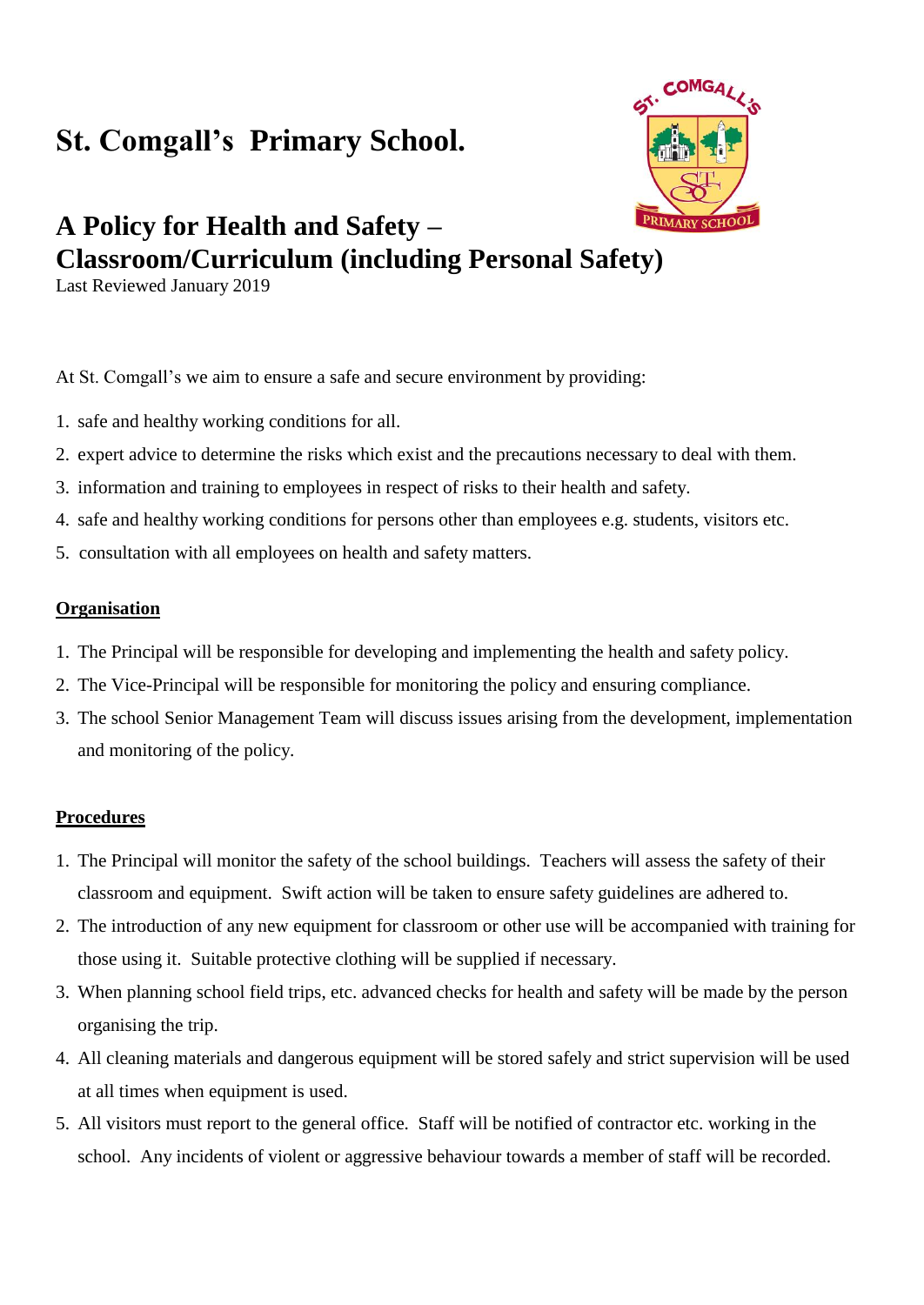- 6. The school secretary will keep all first aid boxes up to date and relevant staff will receive first aid training. There will be full communication with all teachers on matters relating to health and safety, e.g. asthma, anaphylaxis.
- 7. The caretaker will ensure that all fire prevention equipment is in good working order.
- 8. The teacher responsible for evacuation procedures will ensure that the policy is clear to all staff. A fire drill will be organised termly.
- 9. Electrical and PE equipment will be checked annually.

A report on Health and Safety will be issued to the Board of Governors in the annual report.

The Board of Governors has formally adopted the CCMS, Inter board and DENI Health and Safety Policy.

### **PROMOTING HEALTH AND SAFETY IN THE CLASSROOM**

Health and Safety in school is ultimately the teachers' responsibility. Young children's attitudes are formed by the good example set by the teachers. Therefore, the Health and Safety of children depends not only on the observation of rules set down by teachers but on the existence of relaxed and orderly patterns of behaviour. The main aim is to foster a growth of consideration for others. All teachers can promote Health and Safety in their own classrooms and generally throughout the school by giving importance to the following areas:

- 1. Personal Hygiene;
- 2. Hygiene in the classroom and school;
- 3. First Aid;
- 4. Safety in the Classroom;
- 5. Safety in the School;
- 6. Safety in the school surroundings. Care in these areas applies throughout the School, with particular reference to Foundation and KS1 where equipment is more commonly used.

#### **1. PERSONAL HYGIENE**

The teacher must inform children of good hygiene and grooming practices associated with every day activities. This is part of their health education:

- washing and drying of hands after visiting the toilet, various art activities and before eating.
- eating of food in a proper manner.
- regular visits to the toilet.
- keeping the uniform clean and tidy.
- Appropriate clothing and footwear for P.E.
- Talks and presentations by the school nurse on matters of personal hygiene and safety (Yrs 1)  $-7$ ).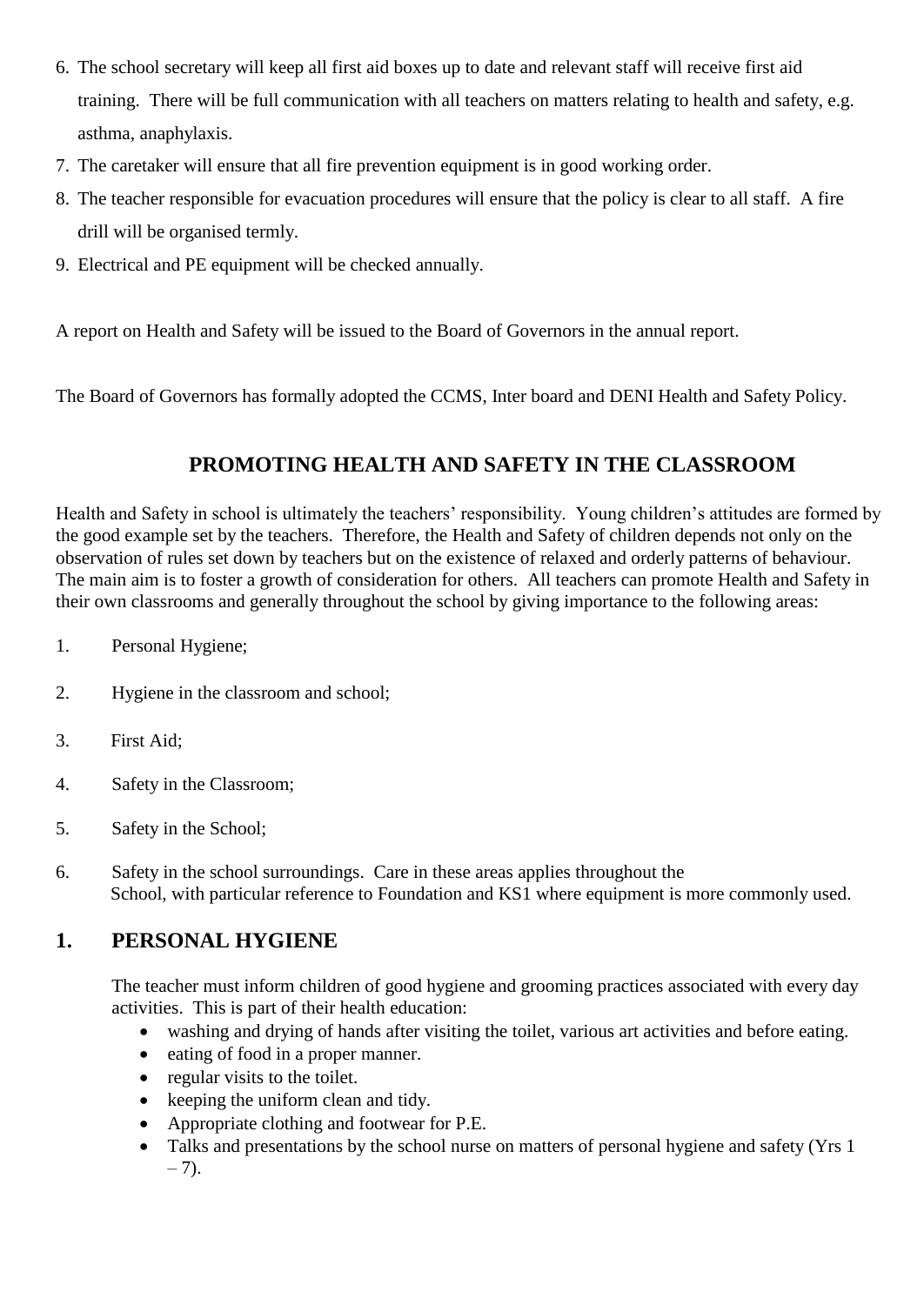## **2**. **FOOD, DRINK & GENERAL HYGIENE**

- FOOD AND DRINK: balanced diet good nutrition and drinks, avoiding too many junk foods.
- Care when eating no eating of food which falls on the floor or passing round of food and drinks.
- Disposal of litter from break and lunch. Keep on the look out for insect pests and vermin, contamination of food by flies etc.
- Filtered water available.
- Changing of clothes and footwear for PE and games younger children may just change footwear and remove jumper.
- Clearing up.
- Good liaison with the school medical services and school dental service.

### **3. FIRST AID**

- Basic knowledge of treatment of cuts, bruises, stings, burns and scalds.
- Quick reaction to sprains, broken bones and referral to Hospital.
- Quick action with teeth falling out or knocked out.
- Looking after children when they faint.
- Use of artificial respiration, use of antiseptics and bandages central supply available with the school.
- Wearing of rubber gloves when working with cuts etc.
- Note made of child and special care and treatment in cases of chronic illness left for substitute teacher.
- Clear procedures and lines of communication for pupils with serious illnesses e.g. Asthma, Anaphalers.

## **4. SAFETY IN THE CLASSROOM AND SCHOOL**

- Neat and tidy appearance as loose laces, scarves, ties can cause accidents.
- Careful positioning of desks and large equipment, especially dangerous items such as the school guillotine.
- Good storage.
- Poisonous substances kept out of reach.
- Small toys used with care.
- Disposal of litter in bag or dustbin.
- Regular cleaning of toys, games, desks, etc.
- Clean hands when playing and working with books and play materials.
- Water, sand, clay cleaned and then changed frequently.
- Food and drink kept away from classroom books and materials.
- Eating and drinking only at set times when desks are clear.
- School bags, PE bags etc kept under desks or in designated areas, out of walking space.
- Care of desks and chairs.

#### **5. SAFETY IN THE SCHOOL**

- Clear passageways, good ventilation.
- Fire alarm system with a well organised fire drill once a term.
- Smoke doors kept closed, extinguishers in each corridor.